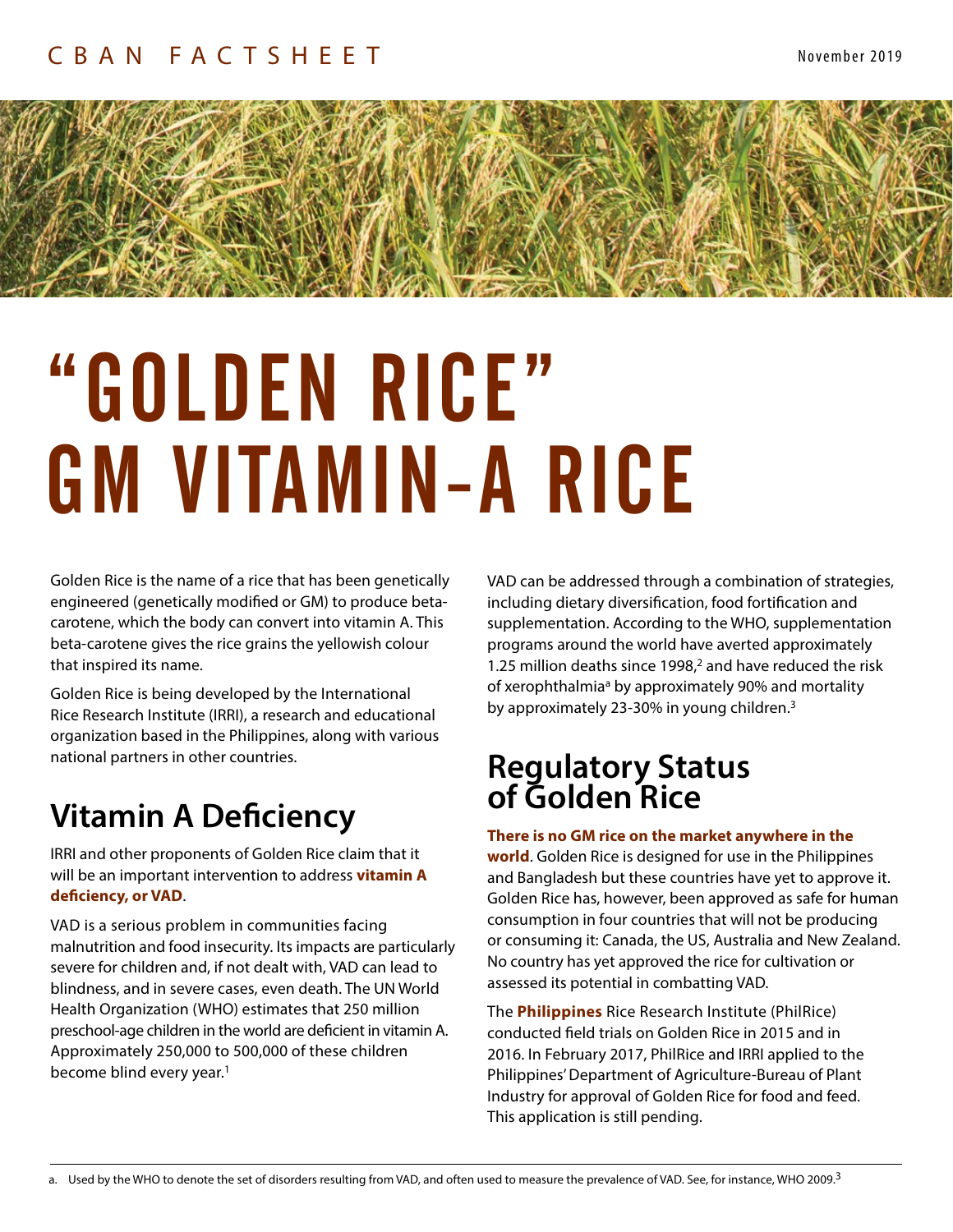The **Bangladesh** Rice Research Institute conducted field trials on Golden Rice, and in 2017, applied for regulatory approval with the Ministries of Agriculture, and Forests and the Environment. This application is also pending. In February 2019, the Agriculture Minister of Bangladesh Dr. Abdur Razzak told media that he expected the pending approvals to be granted within two or three months, and said that Golden Rice would be available soon.10

However, IRRI also requested food safety clearance in countries where VAD is not a risk and where IRRI has no plans to release Golden Rice for production or consumption. In 2017 and 2018, Golden Rice was approved as safe for human consumption in **Canada, the US, and Australia and New Zealand**. These regulatory authorities **did not assess the ability of Golden Rice to address VAD**. IRRI was clear that the purpose of the requests was to determine safety and "not intended to address questions related to the efficacy of GR2E rice in helping combat VAD in at-risk populations."11 Although Golden Rice is not intended for use in these countries and has not yet been approved for cultivation or use in any country, **IRRI says that it applied for these approvals because Golden Rice could enter these markets unintentionally via contaminated exports from rice-producing countries**. 12

These approvals provide IRRI with the ability to communicate the safety of Golden Rice. According to the Director General of IRRI, Matthew Morell, "This is why we went to go through the regulation process in the US, Australia, Canada and New Zealand. These are some of the toughest regulatory agencies in the world and Golden Rice met the criteria set by them."13 In an IRRI press release, Morell also said, "Each regulatory application that Golden Rice completes with national regulatory agencies takes us one step closer to bringing Golden Rice to the people who need it the most…. The rigorous safety standards observed by the US FDA and other agencies provide a model for decision-making in all countries wishing to reap the benefits of Golden Rice."14 Farm leaders in the Philippines are concerned that IRRI will use these approvals to "put pressure on expediting commercialization in the targeted countries" and "bypass public opposition."15

## **BACKGROUND**

Golden Rice was developed by two European scientists, Ingo Potrykus and Peter Beyer, who later licensed the technology to the major biotechnology and seed company Syngenta (at that time Zeneca) for commercial use. As per the agreement, the company could develop Golden Rice commercially but had to offer it free for "humanitarian use" (use in lowincome, food-deficit countries, and for the use of farmers who earn \$10,000 or less per year from farming). Syngenta negotiated licenses with other institutions and biotechnology companies, including Monsanto, to access the numerous patents and technologies needed to develop Golden Rice.4,b In 2004, Syngenta donated its research to the "Golden Rice Humanitarian Board" and stated it had no commercial interest in Golden Rice, though it retains the commercial rights.<sup>5,6</sup>

The ongoing efforts to develop and introduce Golden Rice are now managed by the Golden Rice Project. The Project is governed by the Golden Rice Humanitarian Board and involves various partner institutions across Asia through the Golden Rice Network.<sup>7</sup> The International Rice Research Institute (IRRI), in the Philippines, coordinates this network. Funding for the Golden Rice Project has been provided by the Rockefeller Foundation, Harvest Plus (which is funded by the Bill and Melinda Gates Foundation and the World Bank), the Swiss Development and Collaboration Agency, the U.S. Agency for International Development (USAID), the Syngenta Foundation, and a number of other national agencies and institutions.<sup>8,9</sup>

b 70 Intellectual Property Rights and Technical Property Rights, belonging to 32 different companies and universities, were used in the initial experiments.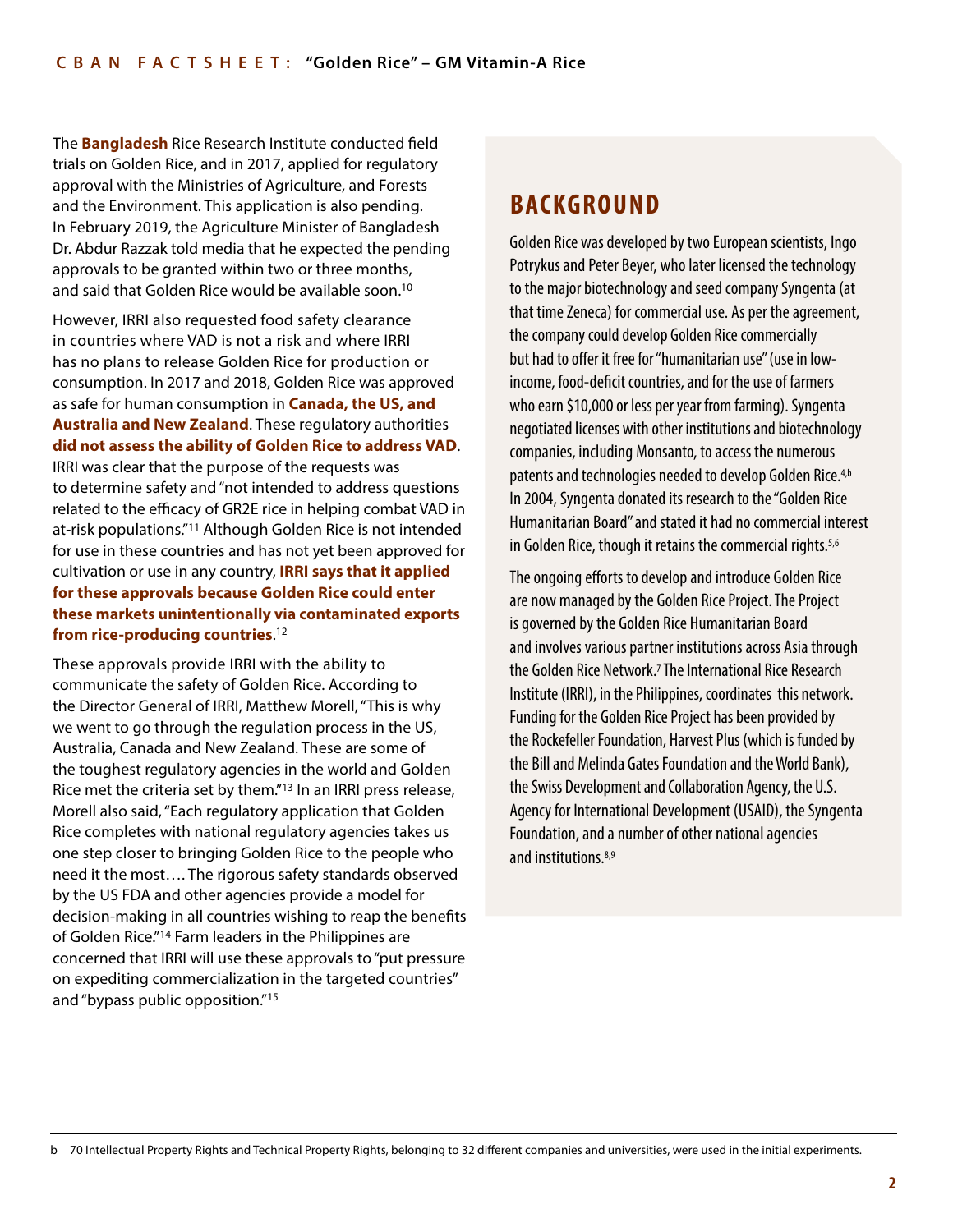## **GOLDEN RICE IN CANADA**

The 2018 decision by Canadian government regulators (Health Canada) to assess and approve the safety of Golden Rice was not a "humanitarian gesture."16 Health Canada was clear that "the efficacy of the GR2E rice in helping vitamin A deficiency in affected populations was not evaluated" and that "IRRI has indicated that this product is not intended to be sold in Canada."

**So why did Health Canada assess the safety of Golden Rice for Canadian consumption?** In its decision, Health Canada noted that "it may be possible that raw commodity or food products derived from GR2E rice may unintentionally enter Canada via imports from countries of production." In correspondence with CBAN, the department further stated that "Health Canada's science-based regulatory system for novel foods is internationally recognized and developers often choose to seek authorization in Canada as a first step in their regulatory plan even if they do not plan to sell the product in Canada."17 Ultimately, "Health Canada is required by law (i.e., the Food and Drug Regulations) to assess all novel food applications when a notification is filed with the Department."18

"The Canadian government has just waded into a huge global controversy that should be left to Asian farmers and consumers to decide, not Canadian regulators… We need to first give the people and government of the Philippines time to assess and debate Golden Rice, before we weigh in."<sup>19</sup>

— Eric Chaurette, Inter Pares

d Beta-carotene levels ranged from 0.5 μg /g to 7.31 μg /g.

## **Why Golden Rice is Not the Answer**

IRRI says it wishes to introduce Golden Rice in countries such as Bangladesh and the Philippines, where there is a high risk of VAD and where rice consumption is high. However, **Golden Rice is not yet ready for farmers to grow or for people to eat**; its beta-carotene levels are not as high as in several other foods and degrade significantly during storage and cooking; and we still do not know whether it helps fight VAD. On its website, IRRI says that Golden Rice is in "advanced development." 20

#### **1. Golden Rice has low and variable levels of beta-carotene**

The first version of Golden Rice produced only 1.6 micrograms (μg/g) of carotenoids per gram of rice.21 This meant that a 2-year-old would need to eat 7 kilograms of cooked Golden Rice a day to meet their required daily intake of vitamin A, and a breastfeeding mother would need to eat 9 kilograms of cooked rice.<sup>22</sup>

In 2005, Syngenta announced "Golden Rice 2", claiming that they had solved this initial problem. The company's researchers estimated that a child could obtain half of their required vitamin A intake from eating 72g of dry Golden Rice 2 (GR2E) every day.23 Now, IRRI says that Golden Rice has "achieved the target levels of betacarotene expected to meet 30-50 percent of the estimated average requirement for vitamin A in the population subgroups at highest risk of vitamin A deficiency (VAD)." 24

However, in their 2016/2017 submissions for approval of Golden Rice to the US Food and Drug Administration (FDA), Food Standards Australia New Zealand, and Health Canada, IRRI reported that average beta-carotene levels for their GR2E Golden Rice<sup>c</sup> was 3.57  $\mu$ g/g for milled rice.<sup>d</sup> At these levels, and considering the high rates of beta-carotene loss during cooking and storage (see page 4), as well as the highly variable conversion rate of betacarotene to vitamin A (ranging from 6:1 to 21:125), **an adult woman would need to eat several kilograms of Golden Rice a day – likely anywhere from 2 kilograms to over 20 kilograms, depending on how long the rice has been stored – in order to get her required daily amount of vitamin A**. Adult men, and pregnant and lactating women require even more vitamin A. On average, according to IRRI, people in the Philippines eat can the genetically engineered GR2E event, backcrossed with a local variety.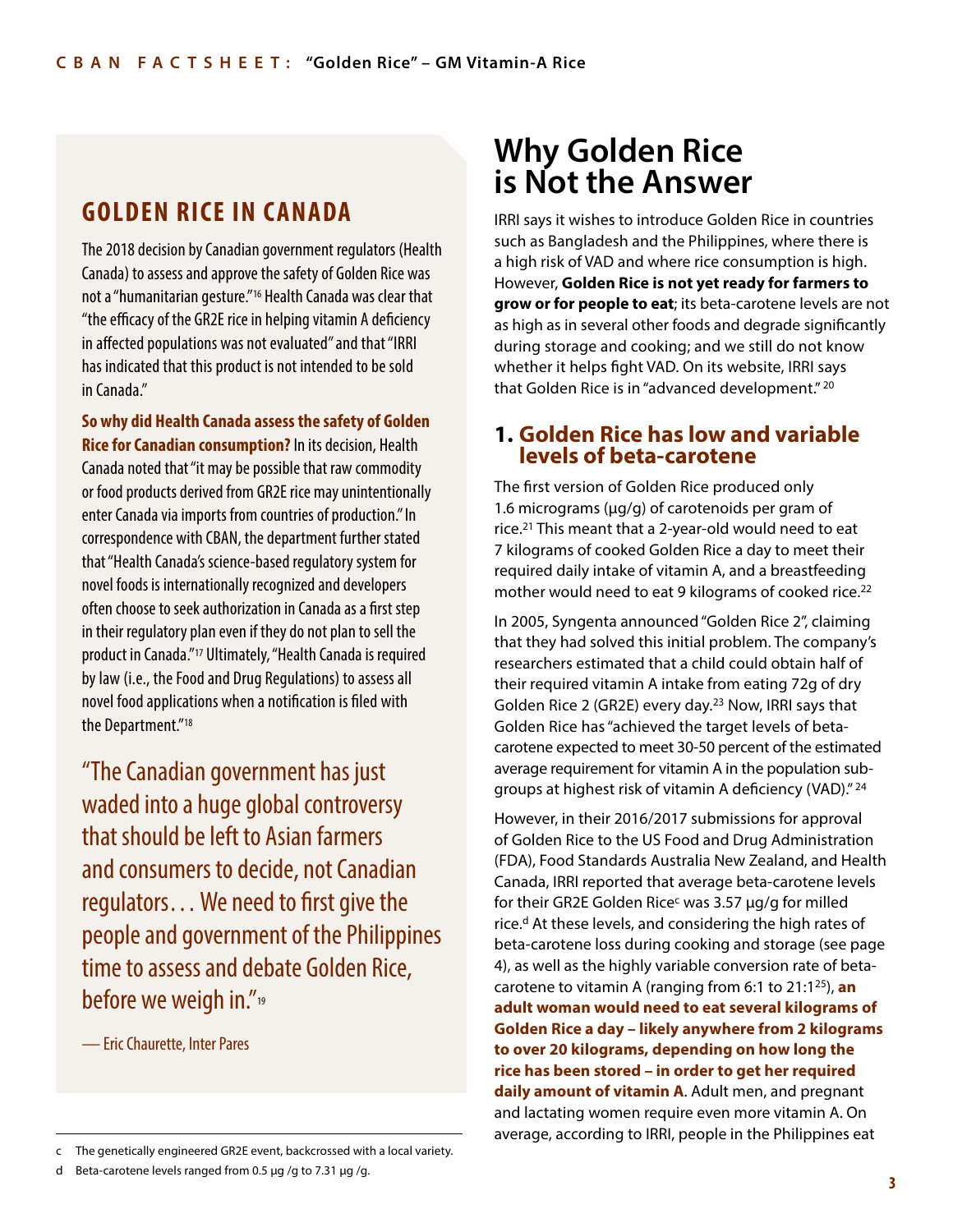#### 290g of rice a day, and people in Bangladesh eat 367g of rice a day. **In contrast, 100 g or half a cup of most green leafy vegetables is enough to meet the required daily amount of vitamin A for adults and children**. 26

In a 2019 study on beta-carotene levels of Golden Rice, Bollenedi et al found that levels of the Golden Rice varieties they tested were slightly higher than those reported by IRRI above, and ranged from 7.13 μg/g to 22.81 μg/g when freshly harvested i.e. before storage and cooking.27 All these levels show that **beta-carotene levels in Golden Rice varieties are still variable and low**. Even these higher beta-carotene levels are much lower than those of many vegetables. (See page 8).

The US FDA approved Golden Rice as safe to eat but said that "the concentration of B [beta] carotene in GR2E rice is too low to warrant a nutrient content claim" in the US.28 The FDA's conclusion is based on the fact that Americans eat much less rice – approximately 45g/day – than the per capita daily consumption of rice in the Philipines or Bangladesh.29 However, this statement from the FDA is a reminder that while Golden Rice has been approved as safe by the FDA and Health Canada, these approvals do not show that Golden Rice is in fact an effective solution for VAD or a useful source of vitamin A. As US public health and nutrition professor Marion Nestle calculates, to warrant a nutrient content claim in the US, one serving of Golden Rice would need to provide 1,080 micrograms of beta-carotene. One carrot, on average, provides about 4000 micrograms of beta-carotene.30

#### **2. Golden Rice has not been adequately tested for bioavailability**

**We do not know whether Golden Rice improves the vitamin A status of people suffering from VAD. Vitamin A can only be absorbed by the body when it is consumed along with fat**. Children and adults suffering from VAD, which is most commonly caused by malnutrition, often do not have access to fat in their diets.

Two studies have been conducted to assess the bioavailability of vitamin A in Golden Rice. The first study, published in 2009, fed Golden Rice to five American adults and concluded that beta-carotene in Golden Rice was effectively converted to vitamin A in humans.<sup>31</sup>

However, the study has been critiqued for having several inconsistencies, including the carotenoid levels in the rice used, the small number of test persons, and the high amount of variability in the results. $32,33$  In addition, the study participants were given the rice along with butter, meat, nuts and vegetables, and none of them were suffering from any of the disorders commonly faced by malnourished children or adults. These results do not reflect the conditions of those suffering from VAD.<sup>34</sup>

The second study, in 2012 (by the same lead author), fed Golden Rice to 23 Chinese children between the ages of 6 and 8.35 The study concluded that one serving of Golden Rice could provide half a child's recommended intake of vitamin A.e However, this study also fed children balanced meals with fats, demonstrating, as professors Dominic Glover and Glenn Stone point out, "only that Golden Rice worked in children who did not need it."36

In 2013, IRRI said that, "it has not yet been determined whether daily consumption of Golden Rice does improve the vitamin A status of people who are vitamin A deficient and could therefore reduce related conditions such as night blindness."37 In 2019, their website says: "**After obtaining the necessary permits and approvals, an independent community nutrition study will be conducted to evaluate the efficacy of Golden Rice; in other words, whether or not it improves vitamin A status**. The nutrition study is necessary to determine the potential for Golden Rice to be used as a public health approach for reducing vitamin A deficiency."38

#### **3. Beta-carotene in Golden Rice degrades rapidly during storage and cooking**

A 2019 study by Indian scientists Bollinedi et al found that the beta-carotene in Golden Rice degrades over time.<sup>39</sup> This is especially important because rice is often stored for long periods before it is consumed. The scientists found that degradation rates were highest in polished rice (rice with the hull removed), followed by brown rice, and then paddy rice (unprocessed rice). They also found that degradation levels were lower in rice that was stored at cooler temperatures and not exposed to air (vacuum packed).

e This article was retracted in 2013 when the researchers of the study were found to have violated both U.S. federal regulations and Tufts University's ethics policies during this study. Among other violations, researchers fed Golden Rice to children in China without informing their parents that the rice their children were eating was genetically modified.<sup>40</sup>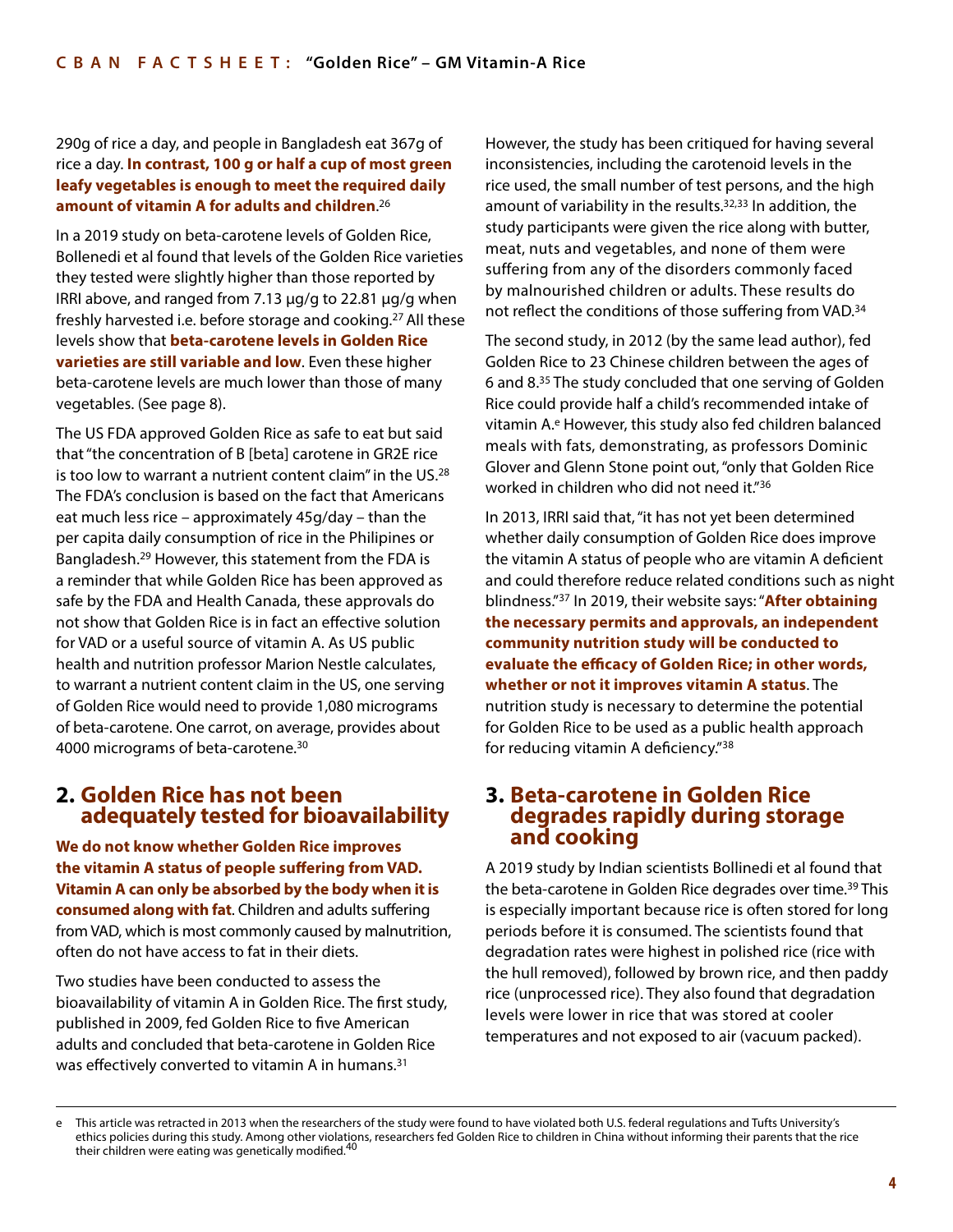However, in most rice eating countries, rice is eaten polished and is stored in unsealed containers (in the presence of air) at warm temperatures, often for long periods of time before it is consumed. **After six months of being stored in the presence of air at 25°C (a common temperature in most Asian countries), beta-carotene in Golden Rice degraded by 80-84%**. 41 The scientists f ound that the best way to preserve the beta-carotene in Golden Rice is to vacuum pack it as paddy rice – but paddy rice is rarely, if ever, eaten in Asia, and vacuum packing facilities are rare and expensive.<sup>f</sup> Commonly, rice has a shelf life of several years.

**The scientists also found that cooking Golden Rice degraded the beta-carotene by 17-24%.** 

**This means that if it is stored in common conditions in Asia, and cooked (as it always would be), Golden Rice could potentially lose all, or almost all, of its beta-carotene by the time it is eaten.** 

#### **4. Golden Rice is not yet ready for farmers to grow**

"…Over 14 years after IRRI began trying to adapt Golden Rice to the Philippines, the best varieties still exhibit a "yield drag" compared to isogenic seeds (i.e., lower productivity than seeds that are identical except for the Golden Rice trait) (Dubock 2014; Eisenstein 2014; IRRI 2014a). Contrary to claims that millions of children are dying worldwide because of Greenpeace's opposition to Golden Rice, the new strains simply are not ready and are not expected to be ready for at least several years."

— Glenn Stone and Dominic Glover, 2016<sup>42</sup>

Golden Rice has to be crossed with local varieties in order to be ready to cultivate. **Golden Rice researchers are still working to develop varieties that have yield, pest resistance and other qualities that make them suitable for farmers in Asia**. 43 IRRI also says that once they are granted regulatory approval, they will conduct "cooking and taste tests … to make sure that Golden Rice meets consumers' needs," and that "field tests and other evaluations" are yet to be done in partner countries to "help assess the safety of Golden Rice in the environment."44

A 2017 study by Indian researchers found that when the Golden Rice event GR2-R1 was crossed with the widely grown local variety Swarna, unintended yield loss and stunted growth resulted. The authors found that the Golden Rice DNA had disrupted genes in native rice, leading to the defects.45 Molecular geneticist Dr. Michael Antoniou argued that this was due to negligence in the development process: "If [they] had conducted a proper molecular characterization of this GM event at the time it was generated, they would have identified the host gene disruption that led to the stunted and deformed growth of the rice plants. Then they could potentially have avoided this negative outcome at such a late stage in the development and release of golden rice. Now it's back to square one, with years of research work and millions of dollars wasted."46 IRRI says that these lower yields were seen in the earlier event GR2R, and that they are now using "more promising events such as GR2E to advance the development of Golden Rice." 47

**IRRI and its partners have not yet completed the crucial step of developing a distribution program for Golden Rice**. They say this will be done after Golden Rice is approved in targeted countries: "After Golden Rice receives all the required approvals for food, feed and cultivation and is found to be efficacious, a sustainable delivery program will ensure that Golden Rice is acceptable and accessible to those most in need."48

Vacuum packed paddy rice stored at 25°C retained 54% of its beta-carotene level after 6 months. Air packed paddy rice retained 20% of its beta-carotene under the same conditions. Even at 4°C, rice stored in the presence of air lost 68-79% of its beta-carotene.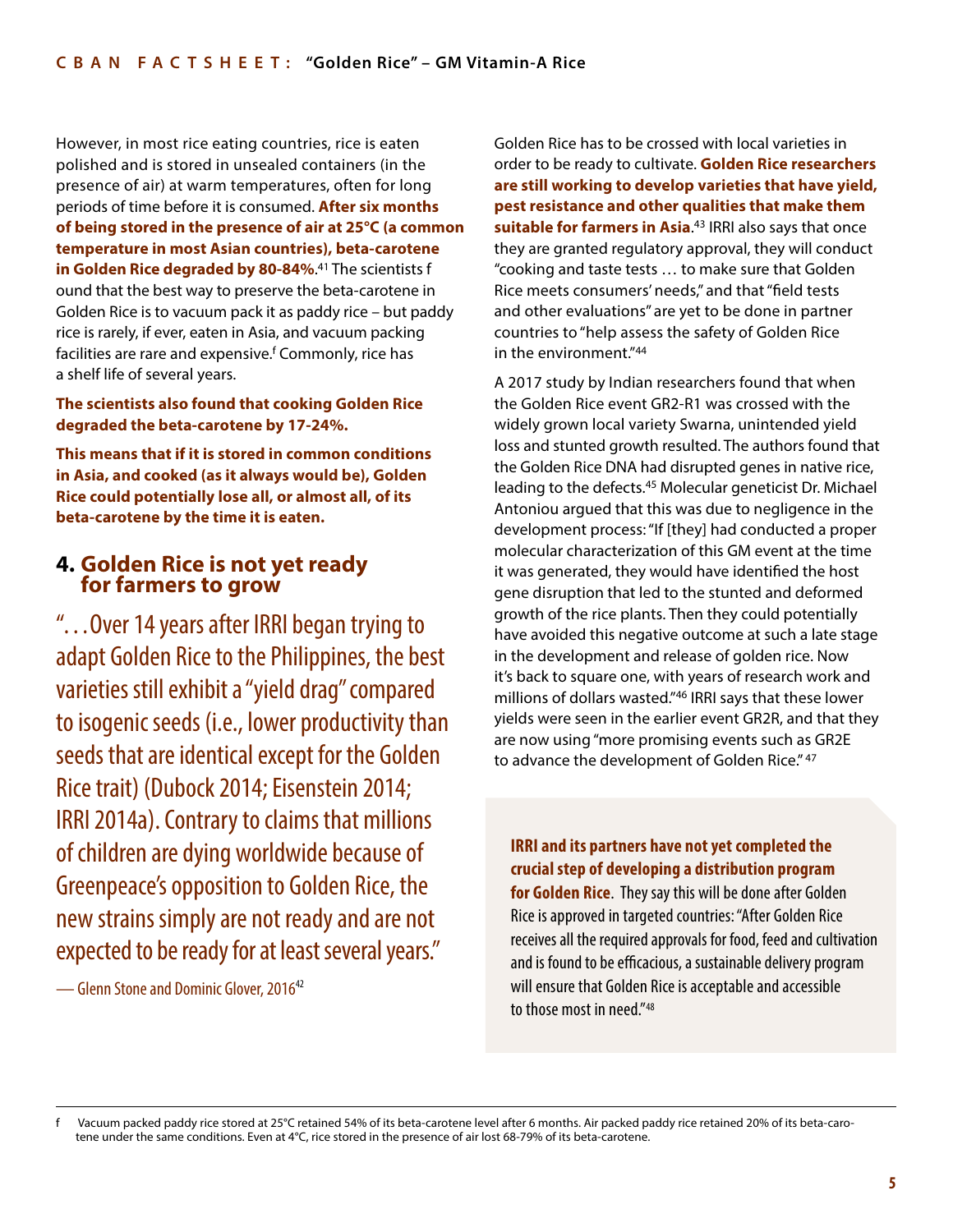#### **5. Golden Rice has not been adequately tested for safety**

"In the light of the humanitarian claims made in the context of the Golden Rice project, it is surprising that this application is not based on a full set of data to establish high safety standards and evidence of the actual benefits."

#### — TestBiotech, 201849

The German non-profit organization Testbiotech argues that, "it is self-evident that food products with no history of safe use must be subjected to the highest standards of risk assessment before the most vulnerable groups of the population are exposed to it."50 Despite the fact that the target for Golden Rice is malnourished people, young children and lactating and pregnant women in particular, IRRI has not set a higher standard for data generation or transparency than that which currently exists for other GM foods.51 On their website, IRRI says it uses a "weight of evidence" approach to conclude that the new proteins in Golden Rice are not "likely to be toxic or result in allergenic reactions in humans or animals."52 IRRI has not made the science behind their claim of safety public, but it appears via documents released by Food Standards Australia New Zealand (FSANZ) through their assessment process. TestBiotech's evaluation of IRRI's application to FSANZ argues that the data is insufficient to reliably conclude safety.

One reason Testbiotech says there are insufficient grounds to conclude safety is the lack of toxicological studies. The application to FSANZ does not include any animal feeding studies (as would be required in any assessment by the European Union, for example). In fact, IRRI argues in their application that there is no justification for conducting such feeding studies to demonstrate safety.53 IRRI's conclusion that Golden Rice is safe instead largely relies on comparing Golden Rice to other rice. For example, a study by IRRI scientists that compared the composition of GR2E and control rice varieties in the Philippines found that they were similar apart from beta-carotene levels.<sup>54</sup> This comparative approach, however, fails to consider a number of other unintended effects that could arise from the process of genetic engineering.55 Moreover, the comparison that was made in IRRI's application used just one GR2 variety (one

that showed lower levels of carotenoids than the projected goal) and could therefore mean that the conclusions are unreliable. This is especially the case because the expression of transgenes in Golden Rice has been shown to be influenced by both the variety of rice used as well as by the environment.<sup>56</sup>

Proponents and developers of the genetically engineered rice have not displayed caution in relation to safety questions in the past. When facing criticism about the 2012 study (see footnote e) that tested Golden Rice on Chinese children, Adrian Dubock, the manager of the Golden Rice Project and a former Syngenta employee, said, "Golden Rice contains the food colours found everywhere in coloured, natural foods and the environment. There is no possible way the trials could do any harm to the participants."<sup>57</sup>

#### **6. Golden Rice poses environmental risks**

Proponents argue that since rice is largely self-pollinating, and its pollen does not remain viable for long, Golden Rice will not contaminate non-GM rice varieties. However, studies in China have shown that gene flow can in fact occur from GM rice to wild and weedy rice.58,59 This contamination could affect both wild rice populations and the cultivated rice seed supply, and it would be very difficult – or impossible – to reverse such contamination.

GM rice could also contaminate the rice supply after harvest, by mixing with non-GM rice. In fact, IRRI explicitly requested approvals in the US, Canada, and Australia and New Zealand based on the possibility of Golden Rice contaminating rice exports.<sup>60</sup> The environmental, economic and social impacts of any contamination would be particularly serious in Asia, which is the centre of origin for rice and where rice is a staple food in daily diets and important export crop.

#### **7. Golden Rice is expensive and unnecessary**

While exact numbers are unknown, millions, or perhaps billions, of dollars have been spent on developing Golden Rice, and on promoting it. In fact, by 2001, \$100-million dollars had already been spent on developing the rice, and another \$50-million on ads for it.<sup>61</sup> A large amount of money was already being spent on promoting Golden Rice, despite the fact that it was not ready. **Almost 20 years later, it is still not ready, or an effective solution to VAD**. The amount that has been spent on developing Golden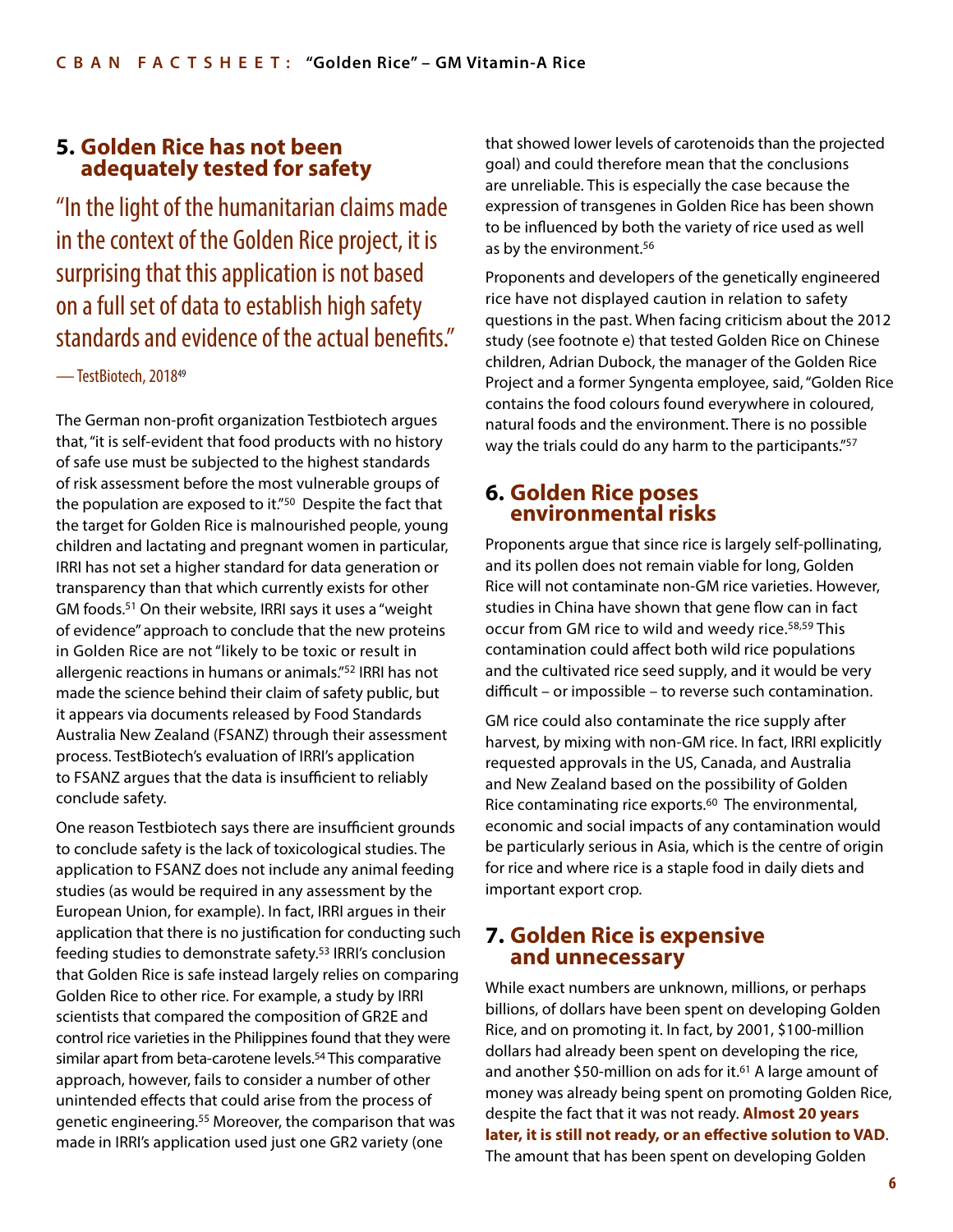Rice has grown significantly since, as more research funds have been injected into the project.<sup>62</sup> These important resources could have gone towards developing and expanding existing and proven approaches to addressing VAD, and implementing them for the communities that urgently need them.

On their website, IRRI says that "Golden Rice is intended to be used in combination with existing approaches to overcome VAD, including eating foods that are naturally high in vitamin A or beta-carotene, eating foods fortified with vitamin A, taking vitamin A supplements, and optimal breastfeeding practices." 63 However, these other solutions are proven, are already being used, and are much less costly to implement.

As professors Glenn Stone and Dominic Glover summarize, "IRRI itself acknowledges that VAD is being effectively reduced without Golden Rice, but holds that the reductions may be due in part to nutrition and breastfeeding programs that may have less impact in "difficult to reach" areas... Thus, as Golden Rice becomes embedded, it shrinks from a sure solution, to a pervasive public health crisis of the developing world, to a possible dietary supplement in certain, unnamed, difficult-to-reach spots in the Philippines."64

Solutions that support people to grow vitamin-A rich foods, on small-scale farms and home gardens, are accessible, affordable, provide multiple benefits, and can be community-owned and managed. Perhaps most importantly, along with effectively countering VAD, such strategies also help address **the root problem of poverty and hunger**.

## **The Real Problem**

Golden Rice does not address the real problem. **Vitamin A deficiency is not an isolated issue: it is a symptom of hunger and malnutrition, which are caused by poverty and inequality**. These are deep-rooted and complex socio-economic problems.

Because VAD is a symptom of inadequate nutrition, children who suffer from VAD are often also lacking in other micronutrients.65 Furthermore, the body effectively absorbs vitamin A only when it has sufficient levels of other nutrients, such as zinc and vitamin E, as well as fat and protein.66,67 In this context, **strategies that target more than one nutrient deficiency, and go deeper to target the root cause of malnutrition and hunger, are effective in the longer term**.

# **The Real Solution**

The complex socio-economic problems of hunger and poverty call for long-term, sustainable and broad-based solutions that create food security. **Ensuring that people have access to a diverse and healthy diet addresses a whole host of micronutrient deficiencies and health problems, while also being responsive to social and economic problems**. The significant resources being spent on developing and marketing Golden Rice would be better used to support these goals.

**VAD, in particular, can be addressed with several existing and proven measures**, including immediate intervention strategies that lower rates of VAD, as well as lasting and transformative solutions that reduce malnutrition in the long term. The WHO and the United Nations Standing Committee on Nutrition (UNSCN) both recommend a multi-tiered and integrated approach to combatting VAD. This includes supplementation and breastfeeding, which are effective in the short term, as well as food fortification, which can help maintain adequate nutrient levels, and **diet diversification, which is a lasting approach to building food security**.

The WHO and the United Nations Standing Committee on Nutrition (UNSCN) both recommend a multi-tiered and integrated approach to combatting VAD. This includes supplementation and breastfeeding, which are effective in the short term, as well as food fortification, which helps maintain adequate nutrient levels, and diet diversification, which is a lasting approach to **building food security**. 68

#### **Immediate Interventions: Supplementation and Food Fortification**

There are a number of examples of highly successful intervention programs from around the world, designed to suit the needs of the communities they are targeting. Several countries have had fast success with **Vitamin A supplementation** programs. Supplementation involves administering 1 or 2 doses of high-dose vitamin A capsules to children every year. These capsules are effective, easy to administer, and a single dose costs just a couple of cents.<sup>69</sup> According to the WHO, "For deficient children, the periodic supply of high-dose vitamin A in swift, simple, low-cost, high-benefit interventions has [...] produced remarkable results, reducing mortality by 23% overall."70 In 2014, 69% of targeted children in priority countries were protected with two doses of supplementation.<sup>71</sup>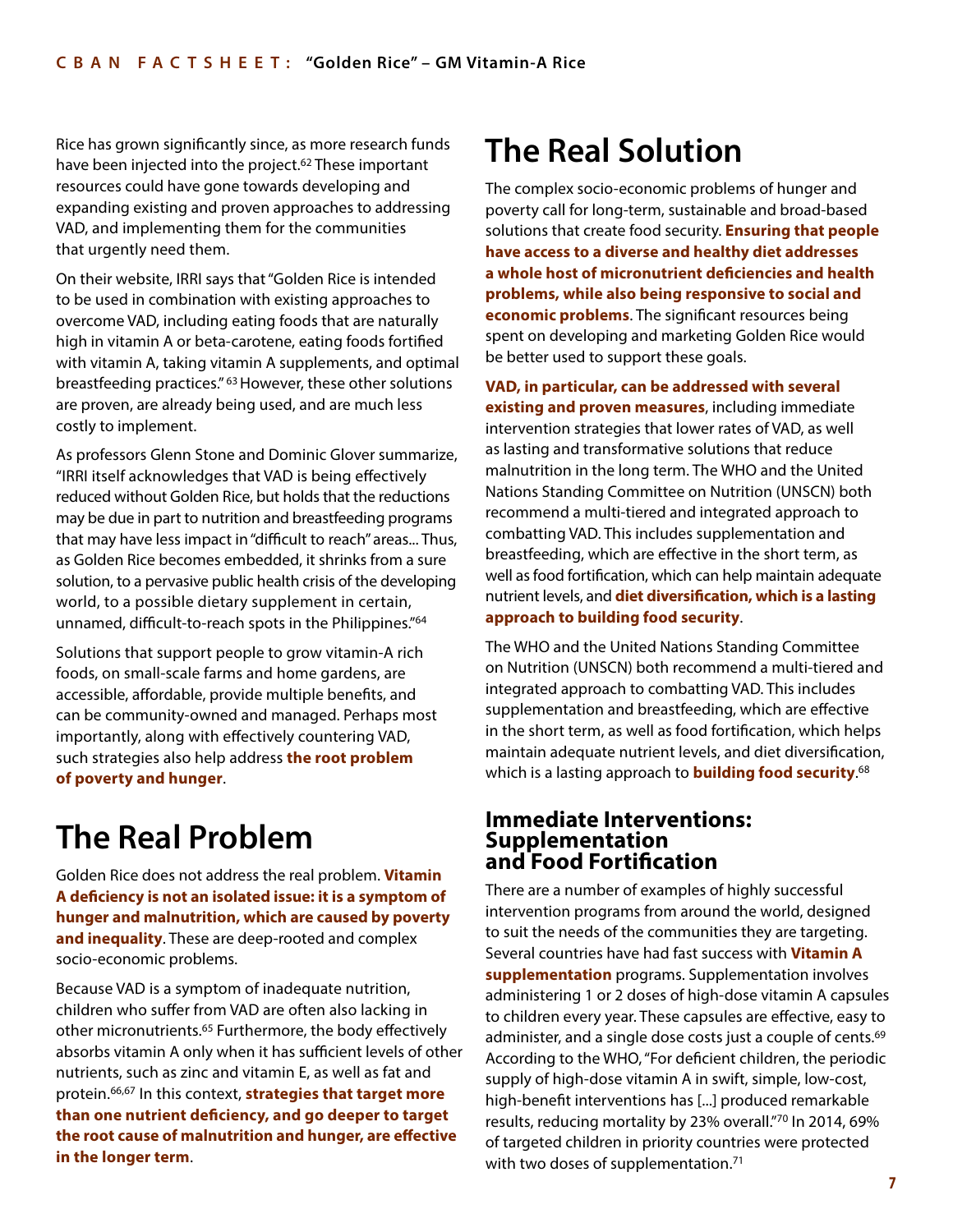The Philippines introduced a vitamin A supplementation program in 1999. The supplementation was combined with food fortification, nutrition education programs and encouraging home and school food production.72 VAD in preschool children was reduced from 40% in 2003 to 15% in 2008.73 The WHO considers 15% the level at or below which deficiency is no longer considered a public health problem.74 Levels of VAD in the Philippines are now below 5%.75

**Food fortification** can play a complementary role in addressing VAD. While supplementation can reduce VAD levels rapidly and effectively in the short-term, food fortification can help maintain these improvements by providing regular intake of vitamin A.76 Along with vitamin A, micronutrients such as iron, iodine, zinc and other vitamins are commonly added to flours, cereals, oils, salt and sugar. Several countries in Latin America, including Guatemala, El Salvador and Cuba, fortify sugar supplies with vitamin A and have reduced levels of VAD.<sup>77</sup> In some European countries, fortified foods like margarine contribute approximately 20% of the required vitamin A intake.78

Programs that support the use of crops that naturally have high levels of vitamin A have also been beneficial. Initiatives encouraging families to grow orange-flesh sweet potatoes instead of the more common white-flesh ones have reduced VAD in some African countries.79 Eating just one small orange-fleshed sweet potato a day provides enough vitamin A for a young child.

#### **The Solution: Access to a healthy and diverse diet**

**Access to a healthy and diverse diet is the solution to vitamin A deficiency.** 

**Golden Rice offers significantly less beta-carotene than a number of common vegetables**, such as sweet potato, carrots, spinach and other locally available foods. Orange-fleshed sweet potatoes, for instance, have up to 60 times as much beta-carotene as Golden Rice. Carrots have 23 times and spinach 17 times as much beta-carotene as Golden Rice.<sup>80</sup> (see chart).

The Golden Rice Project itself states that "the best way to avoid micronutrient deficiencies is by way of a varied diet, rich in vegetables, fruits and animal products."81 This is true. For instance, a child can, on average, get their daily requirement of vitamin A from:

- 93 grams (less than half a cup) of spinach
- 42 gms (less than a quarter cup) of amaranth leaves
- 155 gms (approximately a cup) of mango
- 275 g (less than two cups) of cooked carrot<sup>82</sup>

or for that matter, even very small quantities of several crops that are native to Asia and Africa, such as jute, mustard, drumstick, pumpkin, yam and sweet potatoes. 83,84,85

**Breastfeeding is an important approach to reducing VAD in infants**. According to the WHO, "since breast milk is a natural source of vitamin A, promoting breastfeeding is the best way to protect babies from VAD."86



In addition, **for the body to absorb beta-carotene, it must be receiving fat and protein.**<sup>87</sup> **Few children who are severely malnourished are getting either. This means that a more long-term and effective solution would be to commit resources to support diverse crop production, home gardening, nutrition education, and to strengthen sustainable agricultural systems and infrastructure**. Such solutions help build food security,

### **Beta-carotene values of common foods and Golden Rice**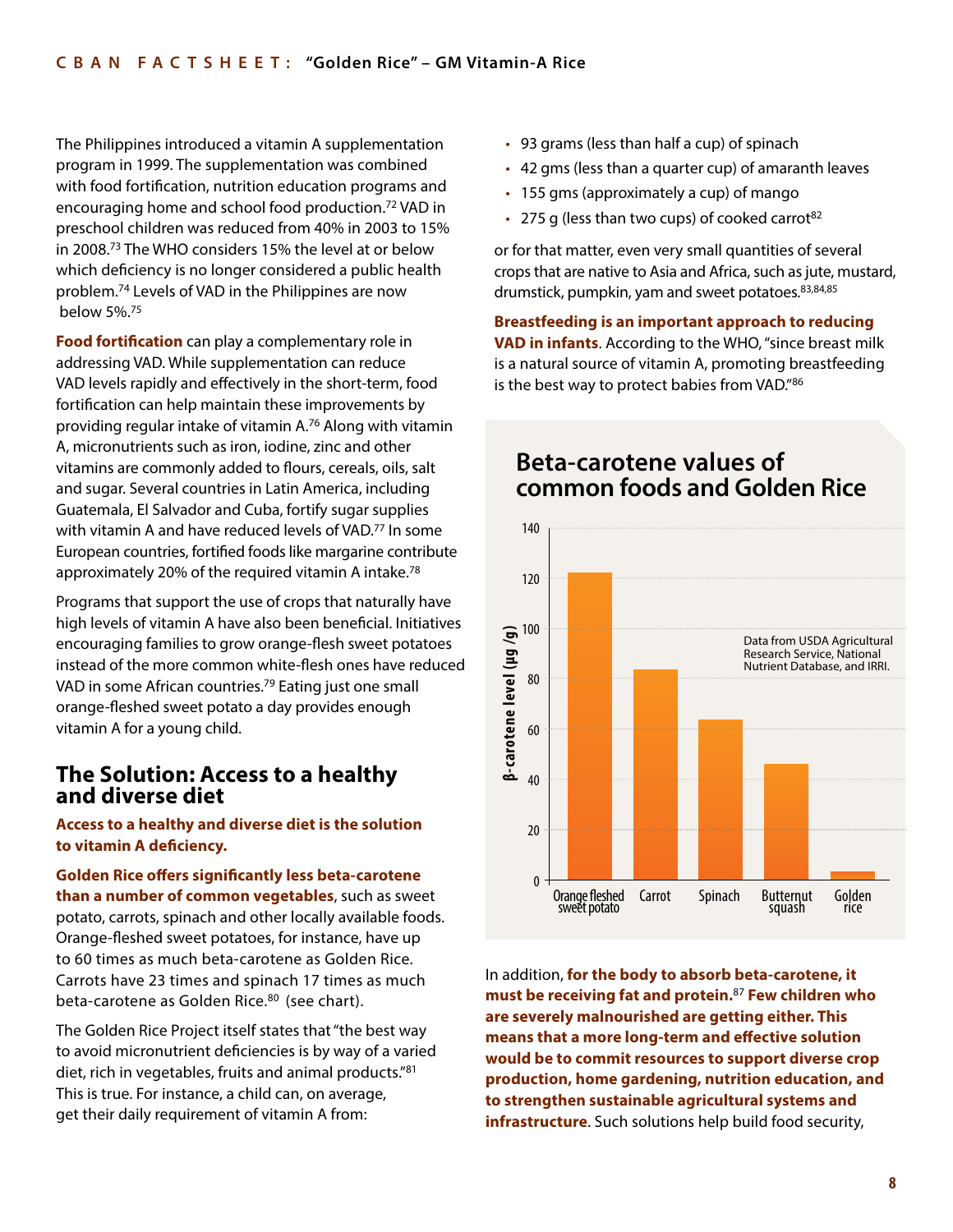and are significantly more cost-effective than the multimillion-dollar Golden Rice project. Homestead gardens, for instance, have been found to be very successful in reducing night blindness in children, at a cost of approximately \$8 per garden.88 In addition, these approaches are sustainable in the long-term, address multiple nutrient deficiencies simultaneously, strengthen food security, and can help supplement family sources of income. The UNSCN recommends **supporting local, small-scale agriculture** as a promising and effective long-term approach to maintain agricultural diversity, improve nutrition levels and minimize the ecological impact of agriculture.89

Bangladesh's Homestead Food Production Program, implemented by several organizations and supported by Helen Keller International, is one example of a highly successful approach to eradicating VAD. The program encourages and supports families to set up home gardens and small-scale animal husbandry projects, most often tended by women. It has been effective in reducing VAD and other micronutrient deficiencies, while also empowering women and creating approximately 60,000 rural jobs.90 Families who had home gardens were found to be consuming significantly higher levels of vegetables and eggs, and had an increased intake of vitamin A.91 Combined with nutrition education, this approach has increased vitamin A consumption, as well as broader food security and empowerment of women, for millions of people.92,93

These examples point to a number of effective strategies to reduce VAD. Such programs are affordable and effective and, taken together, present an integrated approach for addressing the short and long term health impacts of micronutrient deficiencies. There is, however, a need to continue to strengthen these programs, and expand them to have greater coverage. Hunger and malnutrition remain significant problems, and micronutrient deficiencies affect a large number of children globally, especially in Africa and South Central Asia.

**The millions of dollars that have been poured into developing and marketing Golden Rice over the past 20 years could have been much more effectively and immediately used to expand less costly, proven, and long-lasting solutions with multiple benefits**.

## **Other Resources:**

*Biofortified crops or biodiversity? The fight for genuine*  solutions to malnutrition is on. By GRAIN. June 2019. [https://](https://www.grain.org/en/article/6246-biofortified-crops-or-biodiversity-the-fight-for-genuine-solutions-to-malnutrition-is-on) [www.grain.org/en/article/6246-biofortified-crops-or-biodi](https://www.grain.org/en/article/6246-biofortified-crops-or-biodiversity-the-fight-for-genuine-solutions-to-malnutrition-is-on)[versity-the-fight-for-genuine-solutions-to-malnutrition-is-on](https://www.grain.org/en/article/6246-biofortified-crops-or-biodiversity-the-fight-for-genuine-solutions-to-malnutrition-is-on)

*Don't get fooled again! Unmasking two decades of lies about Golden Rice.* By GRAIN, MASIPAG and Stop Golden Rice! Network. November 2018. [http://masipag.](http://masipag.org/2018/11/unmasking-two-decades-of-lies-about-golden-rice/) [org/2018/11/unmasking-two-decades-of-lies-about-gold](http://masipag.org/2018/11/unmasking-two-decades-of-lies-about-golden-rice/)[en-rice/](http://masipag.org/2018/11/unmasking-two-decades-of-lies-about-golden-rice/)

*Asia farmers' network resounds strong call to Stop Golden Rice!* Joint statement by the Stop Golden Rice! Network, August 2017. [https://www.grain.org/article/entries/5764](https://www.grain.org/article/entries/5764-asia-farmers-network-resounds-strong-call-to-stop-golden-rice) [asia-farmers-network-resounds-strong-call-to-stop-golden-rice](https://www.grain.org/article/entries/5764-asia-farmers-network-resounds-strong-call-to-stop-golden-rice)

*Golden Lies: No credibility for Golden Rice Campaign* by Christoph Then for Testbiotech. 2014. Available at:<http://www.testbiotech.org/en>

*(Com)promised Charity: Golden Rice and the Children of the Poor* by the Third World Network. 2013. Available at: [http://www.biosafety-info.net/article.](http://www.biosafety-info.net/article.php?aid=1008) [php?aid=1008](http://www.biosafety-info.net/article.php?aid=1008)

*Golden Lies: The Seed Industry's Questionable Golden Rice Project* by Foodwatch and Testbiotech. 2012. Available at:<http://www.testbiotech.de/en/node/605>

*Golden Rice's Lack of Lustre: Addressing Vitamin A Deficiency without genetic engineering* by Greenpeace International. 2010. Available at: [http://www.greenpeace.org/international/](http://www.greenpeace.org/international/Global/international/publications/agriculture/2010/ Golden%20rices%20lack%20of%20lustre.pdf) [Global/international/publications/agriculture/2010/](http://www.greenpeace.org/international/Global/international/publications/agriculture/2010/ Golden%20rices%20lack%20of%20lustre.pdf) [Golden%20rices%20lack%20of%20lustre.pdf](http://www.greenpeace.org/international/Global/international/publications/agriculture/2010/ Golden%20rices%20lack%20of%20lustre.pdf)

*GE Rice – The Genetic Engineering of the World's Leading Staple Crop* by Pesticide Action Network-Asia Pacific. 2008. Econexus. Available at: [http://www.econexus.info/sites/](http://www.econexus.info/sites/econexus/files/ENx_GE_rice_PAN-AP_2008.pdf) [econexus/files/ENx\\_GE\\_rice\\_PAN-AP\\_2008.pdf](http://www.econexus.info/sites/econexus/files/ENx_GE_rice_PAN-AP_2008.pdf)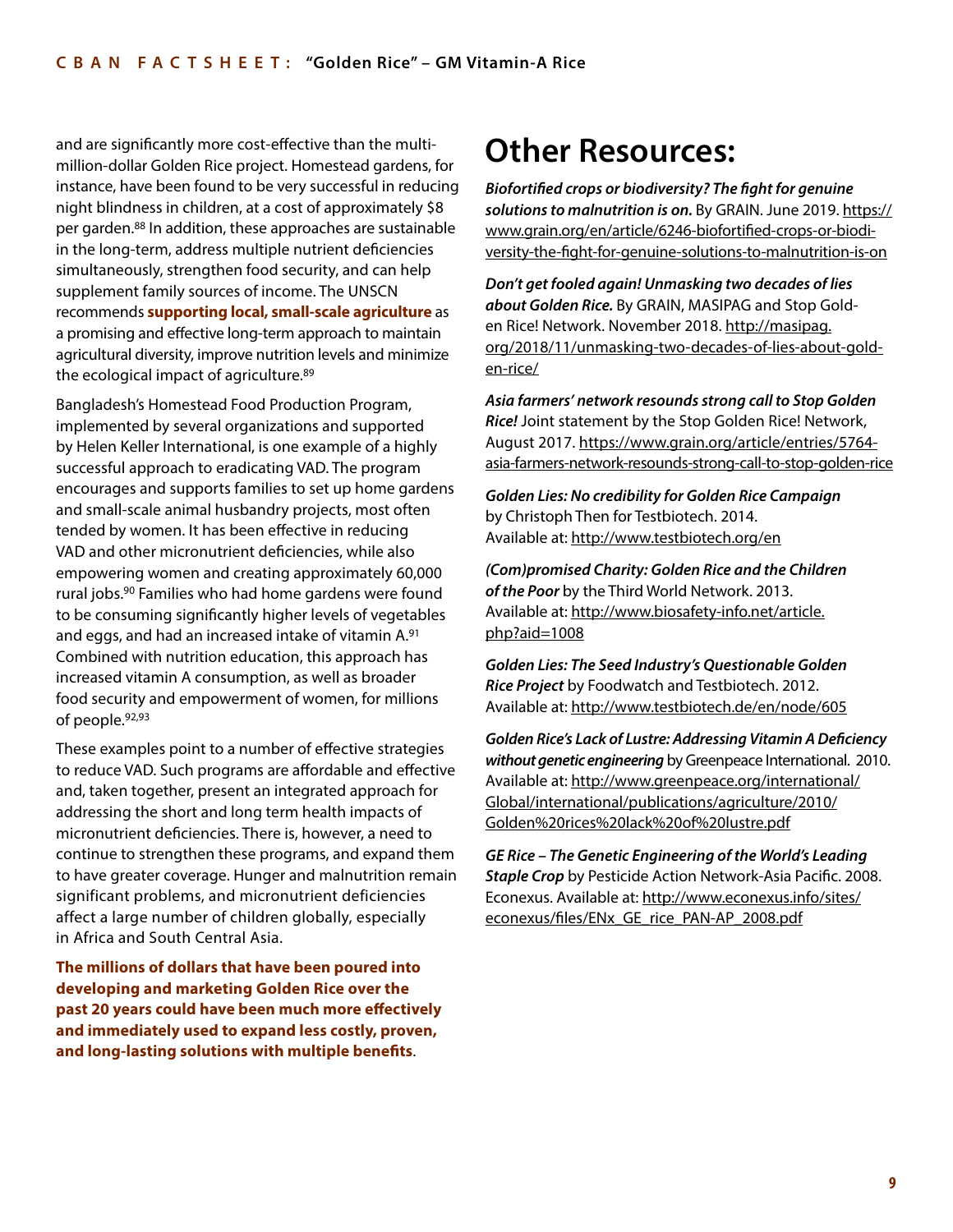## **References**

- 1. UN World Health Organiz ation (WHO). 2013. Micronutrient Deficiencies: Vitamin A Deficiency. <http://www.who.int/nutrition/topics/vad/en>
- 2. Ibid
- 3. UN World Health Organization (WHO). 2009. Global Prevaence of Vitamin A Deficiency in populations as risk 1995-2005. WHO Global Database on Vitamin A Deficiency. Geneva.
- 4. Ingo Potrykus. 2001. The Golden Rice "Tale", *AgBioView*.
- 5. Syngenta. 2004. Syngenta to donate Golden Rice to Humanitarian Board.
- 6. Golden Rice Humanitarian Board. Golden Rice Licensing Arrangements. Golden Rice Project. [http://www.goldenrice.org/Content1-Who/who4\\_](http://www.goldenrice.org/Content1-Who/who4_IP.php) [IP.php](http://www.goldenrice.org/Content1-Who/who4_IP.php)
- 7. Golden Rice Project. Frequently Asked Questions. [http://www.goldenrice.](http://www.goldenrice.org/Content3-Why/why3_FAQ.php#Syngenta) [org/Content3-Why/why3\\_FAQ.php#Syngenta](http://www.goldenrice.org/Content3-Why/why3_FAQ.php#Syngenta)
- 8. Ibid.
- 9. Greenpeace International. 2010. Golden Rice's Lack of Lustre: Addressing Vitamin A Deficiency without genetic engineering. [https://www.green](https://www.greenpeace.org/archive-international/en/publications/reports/Golden-rice-report-2010/)[peace.org/archive-international/en/publications/reports/Golden-rice](https://www.greenpeace.org/archive-international/en/publications/reports/Golden-rice-report-2010/)[report-2010/](https://www.greenpeace.org/archive-international/en/publications/reports/Golden-rice-report-2010/)
- 10. *Daily Star*. 2019. Golden Rice to be available soon: Minister. 1 February.
- 11. IRRI. 2016. Provitamin A Biofortified Rice Event GR2E. Application for Amendment to Standard 1.5.2 — Food Produced Using GeneTechnology. Submitted to Food Standards Australia and New Zealand. [http://www.](http://www.foodstandards.gov.au/code/applications/Documents/A1138%20Application_Redacted.pdf) [foodstandards.gov.au/code/applications/Documents/A1138%20Applica](http://www.foodstandards.gov.au/code/applications/Documents/A1138%20Application_Redacted.pdf)[tion\\_Redacted.pdf](http://www.foodstandards.gov.au/code/applications/Documents/A1138%20Application_Redacted.pdf)
- 12. United States Food and Drug Administration. 2018. Re: Biotechnology Notification File No. BNF 000158.
- 13. Parvez, Sohel. 2019. Falling growth rate of rice yield worrying: IRRI chief. *The Daily Star*. August 31.
- 14. IRRI. 2018. Golden Rice meets food safety standards in three global leading regulatory agencies. 25 May. [https://www.irri.org/news-and-events/](https://www.irri.org/news-and-events/news/golden-rice-meets-food-safety-standards-three-global-leading-regulatory-0) [news/golden-rice-meets-food-safety-standards-three-global-leading](https://www.irri.org/news-and-events/news/golden-rice-meets-food-safety-standards-three-global-leading-regulatory-0)[regulatory-0](https://www.irri.org/news-and-events/news/golden-rice-meets-food-safety-standards-three-global-leading-regulatory-0)
- 15. Krinke, Charlotte. 2018. Canada A strange permit for Golden Rice. Inf'OGM. [https://www.infogm.org/canada-a-strange-permit-for-gmo](https://www.infogm.org/canada-a-strange-permit-for-gmo-golden-rice?lang=fr)[golden-rice?lang=fr](https://www.infogm.org/canada-a-strange-permit-for-gmo-golden-rice?lang=fr)
- 16. *The Western Producer*. 2018. Health Canada is obligated to approve Golden Rice.
- 17. McIntyre, Karen. Director General, Food Directorate, Health Canada, correspondence to Lucy Sharratt, Coordinator, Canadian Biotechnology Action Network, February 1, 2018. [https://cban.ca/wp-content/uploads/](https://cban.ca/wp-content/uploads/Sharratt-Response-18-000300-16_DR-1.pdf) [Sharratt-Response-18-000300-16\\_DR-1.pdf](https://cban.ca/wp-content/uploads/Sharratt-Response-18-000300-16_DR-1.pdf)
- 18. McIntyre, Karen. Director General, Food Directorate, Health Canada, correspondence to Lucy Sharratt, Coordinator, Canadian Biotechnology Action Network, April 9, 2018. [https://cban.ca/wp-content/uploads/](https://cban.ca/wp-content/uploads/Health-Canada-Response-Golden-Rice-April-9-2018.pdf) [Health-Canada-Response-Golden-Rice-April-9-2018.pdf](https://cban.ca/wp-content/uploads/Health-Canada-Response-Golden-Rice-April-9-2018.pdf)
- 19. Canadian Biotechnology Action Network (CBAN). 2018. Health Canada approves GM "Golden Rice" not intended for sale in Canada. Press release. March 20. [https://cban.ca/health-canada-approves-gm-golden-rice-not](https://cban.ca/health-canada-approves-gm-golden-rice-not-intended-for-sale-in-canada/)[intended-for-sale-in-canada/](https://cban.ca/health-canada-approves-gm-golden-rice-not-intended-for-sale-in-canada/)
- 20. IRRI. 2019. Golden Rice FAQs.<https://www.irri.org/golden-rice-faqs>
- 21. Nestle, Marion. 2010. Safe Food: The Politics of Food Safety. University of California Press.
- 22. Greenpeace International. 2001. Vitamin A: Natural Sources vs "Golden Rice." [https://www.greenpeace.org/archive-international/Global/interna](https://www.greenpeace.org/archive-international/Global/international/planet-2/report/2001/1/vitamin-a-natural-sources-vs.pdf)[tional/planet-2/report/2001/1/vitamin-a-natural-sources-vs.pdf](https://www.greenpeace.org/archive-international/Global/international/planet-2/report/2001/1/vitamin-a-natural-sources-vs.pdf)
- 23. Paine, Jacqueline et al. 2005. Improving the nutritional value of Golden Rice through increased pro-vitamin A content. *Nature Biotechnology* 23 (4): 482–7.
- 24. IRRI. 2019. Golden Rice FAQs.<https://www.irri.org/golden-rice-faqs>
- 25. West, Clive. 2000. Meeting Requirements for Vitamin A. *Nutrition Reviews* 58(11).
- 26. Pritwani, R and Mathur, P. 2017. β-carotene Content of Some Commonly Consumed Vegetables and Fruits Available in Delhi, India. *Journal of Nutrition and Food Sciences* 7: 625.
- 27. Bollinedi et al. 2019. Kinetics of β-carotene degradation under different storage conditions in transgenic Golden Rice® lines. *Food Chemistry* 278:773-779.
- 28. United States Food and Drug Administration. 2018. Re: Biotechnology Notification File No. BNF 000158.
- 29. IRRI. 2019. Golden Rice FAQs.<https://www.irri.org/golden-rice-faqs>
- 30. Nestle, Marion. 2018. FDA says Golden Rice does not contain enough beta-carotene to merit a health claim. *Food Politics*. [https://www.food](https://www.foodpolitics.com/2018/06/fda-says-golden-rice-does-not-contain-enough-beta-carotene-to-merit-a-health-claim/)[politics.com/2018/06/fda-says-golden-rice-does-not-contain-enough](https://www.foodpolitics.com/2018/06/fda-says-golden-rice-does-not-contain-enough-beta-carotene-to-merit-a-health-claim/)[beta-carotene-to-merit-a-health-claim/](https://www.foodpolitics.com/2018/06/fda-says-golden-rice-does-not-contain-enough-beta-carotene-to-merit-a-health-claim/)
- 31. Tang, Guangwen et al. 2009. Golden Rice is an Effective Source of Vitamin A. *American Journal of Clinical Nutrition* 96: 1776-1783.
- 32. Krawinkel, M. 2009. b-Carotene from rice for human nutrition? *American Journal of Clinical Nutrition* 90:695-696.
- 33. Foodwatch and Testbiotech. 2012. Golden Lies: The Seed Industry's Questionable Golden Rice Project.<http://www.testbiotech.de/en/node/605>
- 34. Third World Network. 2013. *(Com)promised Charity: Golden Rice and the Children of the Poor*. [http://www.biosafety-info.net/article.](http://www.biosafety-info.net/article.php?aid=1008) [php?aid=1008](http://www.biosafety-info.net/article.php?aid=1008)
- 35. Tang, Guangwen et al. 2012. b-Carotene in Golden Rice is as good as b-carotene in oil at providing vitamin A to children. *American Journal of Clinical Nutrition* 96.
- 36. Stone, Glen David and Dominic Glover. 2016. Disembedding grain: Golden Rice, the Green Revolution, and heirloom seeds in the Philippines. *Agriculture and Human Values*, Vol 33
- 37. IRRI. 2013. Clarifying recent news about Golden Rice. 21 February (*This content is no longer available on IRRI's website*).
- 38. IRRI. 2019. Golden Rice. <https://www.irri.org/golden-rice>
- 39. Bollinedi et al. 2019. Kinetics of β-carotene degradation under different storage conditions in transgenic Golden Rice® lines. *Food Chemistry* 278:773-779.
- 40. Ecologist. 2015. Golden rice GMO paper retracted after judge rules for journal. 31 July. [https://theecologist.org/2015/jul/31/golden-rice-gmo](https://theecologist.org/2015/jul/31/golden-rice-gmo-paper-retracted-after-judge-rules-journal)[paper-retracted-after-judge-rules-journal](https://theecologist.org/2015/jul/31/golden-rice-gmo-paper-retracted-after-judge-rules-journal)
- 41. Ibid
- 42. Stone, Glen David and Dominic Glover. 2016. Disembedding grain: Golden Rice, the Green Revolution, and heirloom seeds in the Philippines. *Agriculture and Human Values*, Vol 33
- 43. IRRI. 2019. Golden Rice. <https://www.irri.org/golden-rice>
- 44. Ibid
- 45. Bollinedi et al. 2017. Molecular and Functional Characterization of GR2-R1 Event Based Backcross Derived Lines of Golden Rice in the Genetic Background of a Mega Rice Variety Swarna. *PLoS ONE* 12(1).
- 46. GM Watch. 2017. GMO golden rice shows stunted and abnormal growth with reduced grain yield. February 16. [https://gmwatch.org/en/news/lat](https://gmwatch.org/en/news/latest-news/17470-gmo-golden-rice-shows-stunted-and-abnormal-growth-with-reduced-grain-yield)[est-news/17470-gmo-golden-rice-shows-stunted-and-abnormal-growth](https://gmwatch.org/en/news/latest-news/17470-gmo-golden-rice-shows-stunted-and-abnormal-growth-with-reduced-grain-yield)[with-reduced-grain-yield](https://gmwatch.org/en/news/latest-news/17470-gmo-golden-rice-shows-stunted-and-abnormal-growth-with-reduced-grain-yield)
- 47. IRRI. 2019. Golden Rice FAQs.<https://www.irri.org/golden-rice-faqs>
- 48. IRRI. The Road to Golden Rice. [http://books.irri.org/The-Road-to-Golden-](http://books.irri.org/The-Road-to-Golden-Rice-flyer.pdf)[Rice-flyer.pdf](http://books.irri.org/The-Road-to-Golden-Rice-flyer.pdf)
- 49. Testbiotech. 2018. Testbiotech comment on data for risk assessment of Provitamin A Biofortified Rice Event GR2E submitted to Food Standards Australia New Zealand.
- 50. Ibid.
- 51. Canadian Biotechnology Action Network (CBAN). 2015. Are GM Foods Better for Consumers? [www.gmoinquiry.ca/consumers](http://www.gmoinquiry.ca/consumers) and Are GM Foods Well Regulated? [www.gmoinquiry.ca/regulation](http://www.gmoinquiry.ca/regulation)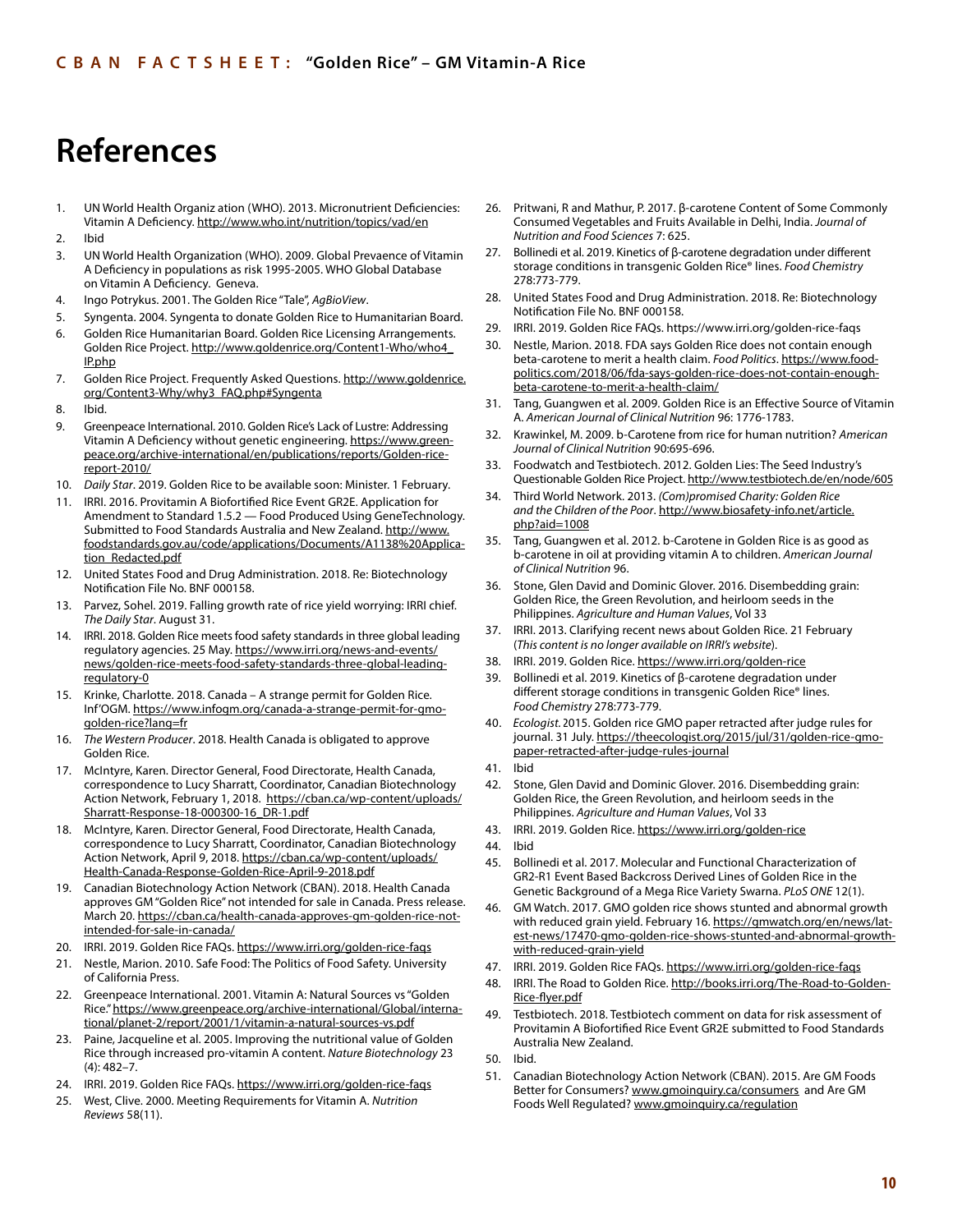- 52. IRRI. 2019. Golden Rice FAQs.<https://www.irri.org/golden-rice-faqs>
- 53. IRRI, 2016. Provitamin A Biofortified Rice Event GR2E. Application for Amendment to Standard 1.5.2 — Food Produced Using GeneTechnology. Submitted to Food Standards Australia New Zealand. [http://www.](http://www.foodstandards.gov.au/code/applications/Documents/A1138%20Application_Redacted.pdf) [foodstandards.gov.au/code/applications/Documents/A1138%20Applica](http://www.foodstandards.gov.au/code/applications/Documents/A1138%20Application_Redacted.pdf)[tion\\_Redacted.pdf](http://www.foodstandards.gov.au/code/applications/Documents/A1138%20Application_Redacted.pdf)
- 54. Swamy et al. 2019. Compositional Analysis of Genetically Engineered GR2E "Golden Rice" in Comparison to That of Conventional Rice. *Journal of Agricultural and Food Chemistry*. 67(28)
- 55. Canadian Biotechnology Action Network (CBAN). 2015. Are GM Crops Better for Consumers? GMO Inquiry. [www.gmoinquiry.ca/consumers](http://www.gmoinquiry.ca/consumers)
- 56. Testbiotech, 2018. Testbiotech comment on data for risk assessment of Provitamin A Biofortified Rice Event GR2E submitted to Food Standards Australia New Zealand.
- 57. Poulter, Sean. 2009. British scientists condemn using children in GM food trials as unacceptable. *Daily Mail*.
- 58. Lu, Y.L., Burgos, N.R., Wang, W.X., Yu, L.Q. (2014) Transgene Flow from Glufosinate-Resistant Rice to Improved and Weedy Rice in China. Rice Science, 21(5): 271-281.
- 59. Chen, L.J., et al. 2004. Gene flow from cultivated rice (Oryza sativa) to its weedy and wild relatives. *Annals of Botany* 93: 67-73.
- 60. United States Food and Drug Administration. 2018. Re: Biotechnology Notification File No. BNF 000158.
- 61. Pollan, Michael. 2001. The Great Yellow Hype. The New York Times. March 4.<http://www.nytimes.com/2001/03/04/magazine/04WWLN.html>
- 62. Greenpeace International. 2013. Golden Illusion: The Broken Promises of GE 'Golden' Rice. [http://www.greenpeace.org/international/en/publi](http://www.greenpeace.org/international/en/publications/Campaign-reports/Genetic-engineering/Golden-Illusion/)[cations/Campaign-reports/Genetic-engineering/Golden-Illusion/](http://www.greenpeace.org/international/en/publications/Campaign-reports/Genetic-engineering/Golden-Illusion/)
- 63. IRRI. Golden Rice. <https://www.irri.org/golden-rice>
- Stone, Glen David and Dominic Glover. 2016. Disembedding grain: Golden Rice, the Green Revolution, and heirloom seeds in the Philippines. *Agriculture and Human Values*, Vol 33
- 65. Ferraz IS, et al. 2007. Zinc serum levels and their association with vitamin A deficiency in preschool children. *Jornal de Pediatria* 83: 512-517
- 66. Greenpeace International. 2010. Golden Rice's Lack of Lustre: Addressing Vitamin A Deficiency without genetic engineering. [https://www.](https://www.greenpeace.org/archive-international/en/publications/reports/Golden-rice-report-2010/) [greenpeace.org/archive-international/en/publications/reports/Golden](https://www.greenpeace.org/archive-international/en/publications/reports/Golden-rice-report-2010/)[rice-report-2010/](https://www.greenpeace.org/archive-international/en/publications/reports/Golden-rice-report-2010/)
- 67. Rahman MM, et al. 2002. Synergistic effect of zinc and vitamin A on the biochemical indexes of vitamin A nutrition in children. *American Journal of Clinical Nutrition* 75: 92-98.
- 68. World Health Organization (WHO). 2009. Global Prevalance of Vitamin A Deficiency in populations as risk 1995-2005. WHO Global Database on Vitamin A Deficiency. Geneva. [http://whqlibdoc.who.int/publica](http://whqlibdoc.who.int/publications/2009/9789241598019_eng.pdf)[tions/2009/9789241598019\\_eng.pdf](http://whqlibdoc.who.int/publications/2009/9789241598019_eng.pdf)
- 69. World Health Organization (WHO). 2013. Micronutrient Deficiencies: Vitamin A Deficiency. <http://www.who.int/nutrition/topics/vad/en/>
- 70. Ibid
- 71. UNICEF. 2016. Vitamin A deficiency: Current status and progress. <http://data.unicef.org/nutrition/vitamin-a.html>
- 72. Greenpeace International. 2010. Golden Rice's Lack of Lustre: Addressing Vitamin A Deficiency without genetic engineering. [https://www.](https://www.greenpeace.org/archive-international/en/publications/reports/Golden-rice-report-2010/) [greenpeace.org/archive-international/en/publications/reports/Golden](https://www.greenpeace.org/archive-international/en/publications/reports/Golden-rice-report-2010/)[rice-report-2010/](https://www.greenpeace.org/archive-international/en/publications/reports/Golden-rice-report-2010/)
- 73. Department of Health. 2011. Chapter 5 of the National Objectives for Health 2011-2016. [http://www.doh.gov.ph/sites/default/files/7%20Chap](http://www.doh.gov.ph/sites/default/files/7%20Chapter5.pdf)[ter5.pdf](http://www.doh.gov.ph/sites/default/files/7%20Chapter5.pdf)
- 74. UN Standing Committee on Nutrition. 2010. Sixth report on the World Nutrition Situation.
- 75. Greenpeace International. 2010. Golden Rice's Lack of Lustre: Addressing Vitamin A Deficiency without genetic engineering. [https://www.green](https://www.greenpeace.org/archive-international/en/publications/reports/Golden-rice-report-2010/)[peace.org/archive-international/en/publications/reports/Golden-rice](https://www.greenpeace.org/archive-international/en/publications/reports/Golden-rice-report-2010/)[report-2010/](https://www.greenpeace.org/archive-international/en/publications/reports/Golden-rice-report-2010/)
- 76. UN Standing Committee on Nutrition. 2010. Sixth report on the World Nutrition Situation.
- 77. Greenpeace International. 2010. Golden Rice's Lack of Lustre: Addressing Vitamin A Deficiency without genetic engineering. [https://www.](https://www.greenpeace.org/archive-international/en/publications/reports/Golden-rice-report-2010/) [greenpeace.org/archive-international/en/publications/reports/Golden](https://www.greenpeace.org/archive-international/en/publications/reports/Golden-rice-report-2010/)[rice-report-2010/](https://www.greenpeace.org/archive-international/en/publications/reports/Golden-rice-report-2010/)
- 78. European Commission. 2006. Questions and Answers on Fortified Foods. Memo 06/199. Europa Press Releases Database. [http://europa.eu/rapid/](http://europa.eu/rapid/press-release_MEMO-06-199_en.htm) [press-release\\_MEMO-06-199\\_en.htm](http://europa.eu/rapid/press-release_MEMO-06-199_en.htm)
- 79. Lowe, et al. 2017. Tackling vitamin A deficiency with biofortified sweetpotato in sub-Saharan Africa. Global Food Security. 14:23-30.
- 80. Whitbread, Daisy. 2019. Top 10 foods highest in beta-carotene. My Food Data. Data from USDA Agricultural Research Service, National Nutrient Database. [https://www.myfooddata.com/articles/natural-food-sources](https://www.myfooddata.com/articles/natural-food-sources-of-beta-carotene.php)[of-beta-carotene.php](https://www.myfooddata.com/articles/natural-food-sources-of-beta-carotene.php)
- 81. Golden Rice Project.<http://www.goldenrice.org/>
- 82. Pritwani R and Mathur P. 2017. β-carotene Content of Some Commonly Consumed Vegetables and Fruits Available in Delhi, India. *Journal of Nutrition and Food Sciences* 7: 625.
- 83. FAO. 1990. Roots, tubers, plantains and bananas in human nutrition. <http://www.fao.org/3/T0207E/T0207E00.htm>
- 84. Haskell, M.J et al. 2004. Daily consumption of Indian spinach (Basella alba) or sweet potatoes has a positive effect on total-body vitamin A stores in Bangladeshi men. *American Journal of Clinical Nutrition* 80: 705-714
- 85. Gilbert C. 1997. Preventing blindness, Child Health Dialogue. Appropriate Health Resources and Technologies Action Group
- 86. World Health Organization (WHO). 2013. Micronutrient deficiencies: Vitamin A Deficiency. <http://www.who.int/nutrition/topics/vad/en/>
- 87. Gillespie S and J Mason. 1994. Controlling Vitamin A deficiency, ACC/SCN Nutrition Policy Discussion Paper No.14, January, p.36.
- 88. Bushamaka, V.N., et al. 2005. Impact of a homestead gardening program on household food security and empowerment of women in Bangladesh. *Food and Nutrition Bulletin* 26(1): 17-25. United Nations University
- 89. UN Standing Committee on Nutrition. 2010. Sixth report on the World Nutrition Situation.
- 90. Iannotti, Lora, et al. Diversifying into Healthy Diets. Homestead Food Production in Bangladesh. International Food Policy Research Institute (IFPRI).<http://www.ifpri.org/sites/default/files/publications/oc64ch21.pdf>
- 91. De Pee S & Bloem MW. 2007. The bioavailability of (pro) vitamin A carotenoids and maximising the contribution of homestead food production to combating vitamin A deficiency. *International Journal for Vitamin and Nutrition Research* 77: 182-192.
- 92. Iannotti, Lora, Kenda Cunningham and Marie Ruel. Diversifying into Healthy Diets. Homestead Food Production in Bangladesh. International Food Policy Research Institute (IFPRI). [http://ebrary.ifpri.org/cdm/ref/col](http://ebrary.ifpri.org/cdm/ref/collection/p15738coll2/id/130831)[lection/p15738coll2/id/130831](http://ebrary.ifpri.org/cdm/ref/collection/p15738coll2/id/130831)
- 93. Bushamuka, Victor N., Saskia de Pee, Aminuzzaman Talukder, Lynnda Kiess, Dora Panagides, Abu Taher, and Martin Bloem. 2005. Impact of a homestead gardening program on household food security and empowerment of women in Bangladesh. *Food and Nutrition Bulletin* 26(1): 17-25